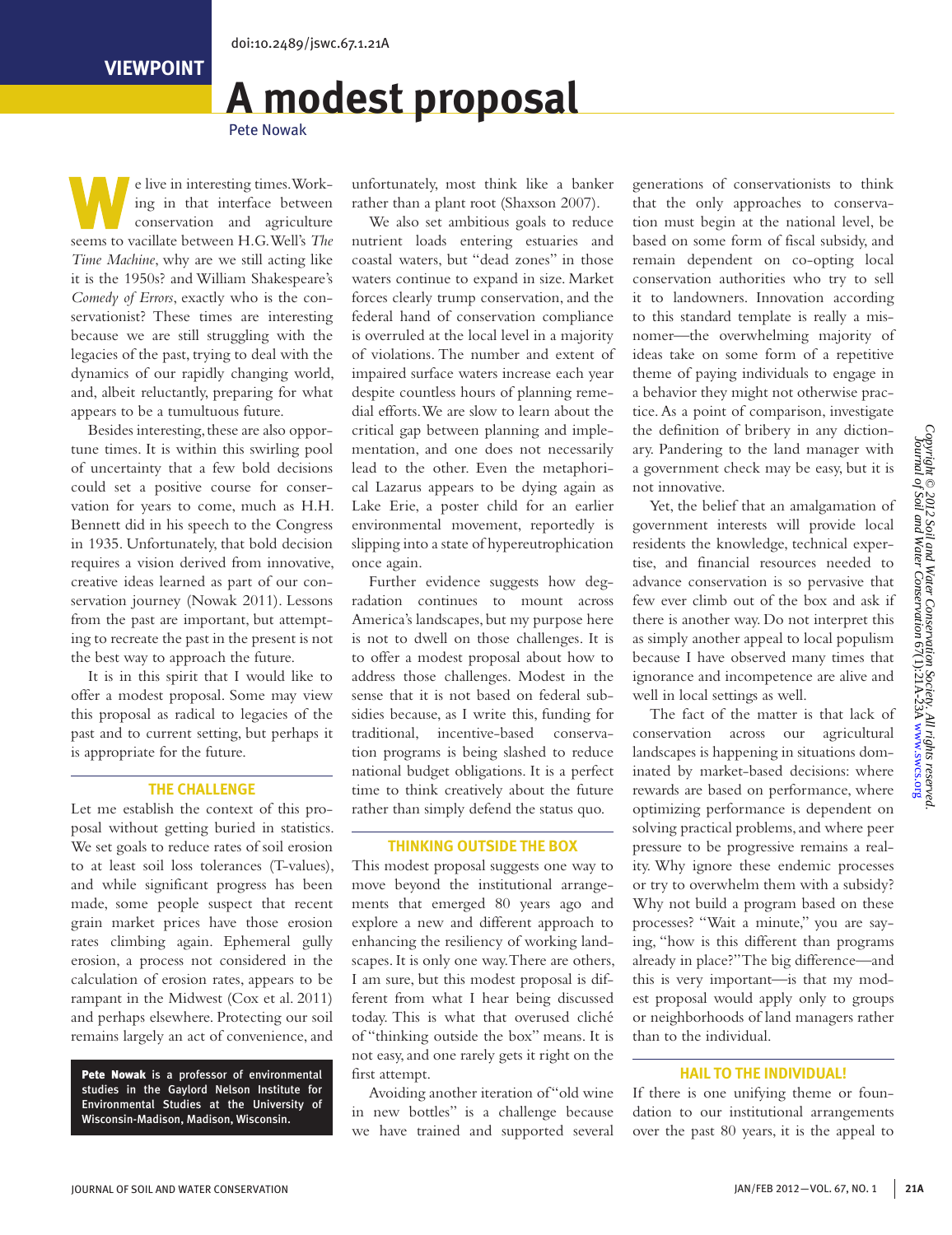the economically rational individual as the basis to put conservation on the land. We assume it is the individual only who seeks to optimize profits, rationally evaluates production versus conservation trade-offs, and engages in conservation behaviors. We design policy so it is the individual who legally enters into contractual arrangements regarding conservation programs. It is also the individual who is the focal point of educational and outreach efforts in the conservation arena. There are hundreds if not thousands of scholarly articles examining the adoption of conservation practices by individuals. We have created a very effective set of blinders that only allows us to see the individual when it comes to conservation.

This homage to the individual is consistent with our culture, but it also ignores the fact that it is the group (i.e., corporation, cooperative, or complex organization) that makes our world go around. Individuals are important, but the whole is always greater than the sum of the parts. An organized group of individuals (e.g., a team) will always be more effective than the aggregated efforts of a similar-sized group of independent individuals. We have forgotten the lessons of Coon Creek and other early conservation initiatives where the pioneers of our profession worked with groups of farmers and ranchers.

## **A MODEST PROPOSAL**

My modest proposal goes beyond simply geographically targeting a group, neighborhood, or local community of land users. We must empower individuals to work together to solve local natural resource problems. Creating conservation cooperatives—organized on the basis of high-value, small-scale watersheds where members will work together to solve local natural resource management problems can achieve this. Unfortunately, the mechanism for a group approach to solving conservation problems has been lacking due to our ongoing emphasis on the individual.

Recent activities regarding the Clean Water Act have created an opportunity for a group approach as some public water works need to invest in infrastructure that reduces nutrient loadings to public waters. Nutrient trading is the idea that paying individual farmers to practice nutrient management is a more cost-effective method than installing expensive equipment in public water works facilities. Although the concept is sound, practical implementation is bogged down by the complexity of accountability measures for individual performance. Added to that is the problem that nonparticipants can negate the gains of participating farmers, and segmenting legacy impacts from recent reductions is a coarse estimate at best. It is a sound idea being lost due to the focus on the rational individual. Let us take the same concept and apply it to a group of contiguous landowners and managers.

Nutrient trading provides the opportunity to explore the potential efficacy of conservation cooperatives formed on a watershed basis. We would begin in areas where there is opportunity for nutrient trading between public water works in watersheds dominated by agricultural land uses. A high-priority, small-scale watershed would be identified—perhaps using the analytic capabilities of USDA Natural Resources Conservation Service personnel—where most if not all of the landowners in the watershed could be persuaded to join the cooperative. This cooperative, a legal entity owned and democratically controlled by its members, would be organized to serve the members:

- • Owners of land within this boundary would be issued shares proportionate to the amount of land they control. The shares would be tied to the land so they could not be traded or sold independent of the land. The idea is to allow conservation to add value to the land, prompting further investment in conservation.
- The organization would operate like any other cooperative where members elect officers, develop plans of work, and monitor financial activities.
- The public water works would issue payments for nutrient reductions to the cooperative. The cooperative would subtract costs and other operating expenses, and then return remaining income to the members.
- The cooperative would be responsible for identifying the need for conservation in site-specific settings, installing practices, insuring appropriate maintenance takes place, and assessing or measuring the impacts of those efforts. Some responsibilities would be met in the form of contracts with technical service providers or local conservation authorities. Legitimate costs of getting conservation on the ground would be borne by the cooperative as part of its annual operating expenses.
- A critical issue would be the monitoring of changes in nutrient loadings from the watershed because this would serve as the basis for payment, or withholding of payment, to members of the cooperative. The cooperative would have to contract with a certified third party (e.g., US Geological Survey) to provide monitoring data to the public water works.

There are multiple advantages to this approach. It would mobilize peer pressure to the extent that public agencies never could achieve with past efforts on rational individuals. Payments to the entire cooperative would be reduced if a few landowners engage in inappropriate production practices in vulnerable places or times. The scope, format, or strength of the resulting peer pressure is unknown, but anecdotal evidence suggests it could be persuasive. Besides peer pressure, there would be an explicit market-based incentive to use the problem-solving knowledge of land managers to reduce nutrient exports. The payment system would have land managers working together because payments would be based on the group's performance. Landowners would quickly recognize that the size of the incentive depends on collaborative activities needed to solve nutrient management problems. Innovative solutions and approaches would be tried, and while all may not be by the book (i.e., field office technical guides), the real gain is that you would have farmers or ranchers working together to improve water quality. Federal agencies would revert to the original mission envisioned in the three-way memorandum of understanding with local residents inviting them to provide technical assis